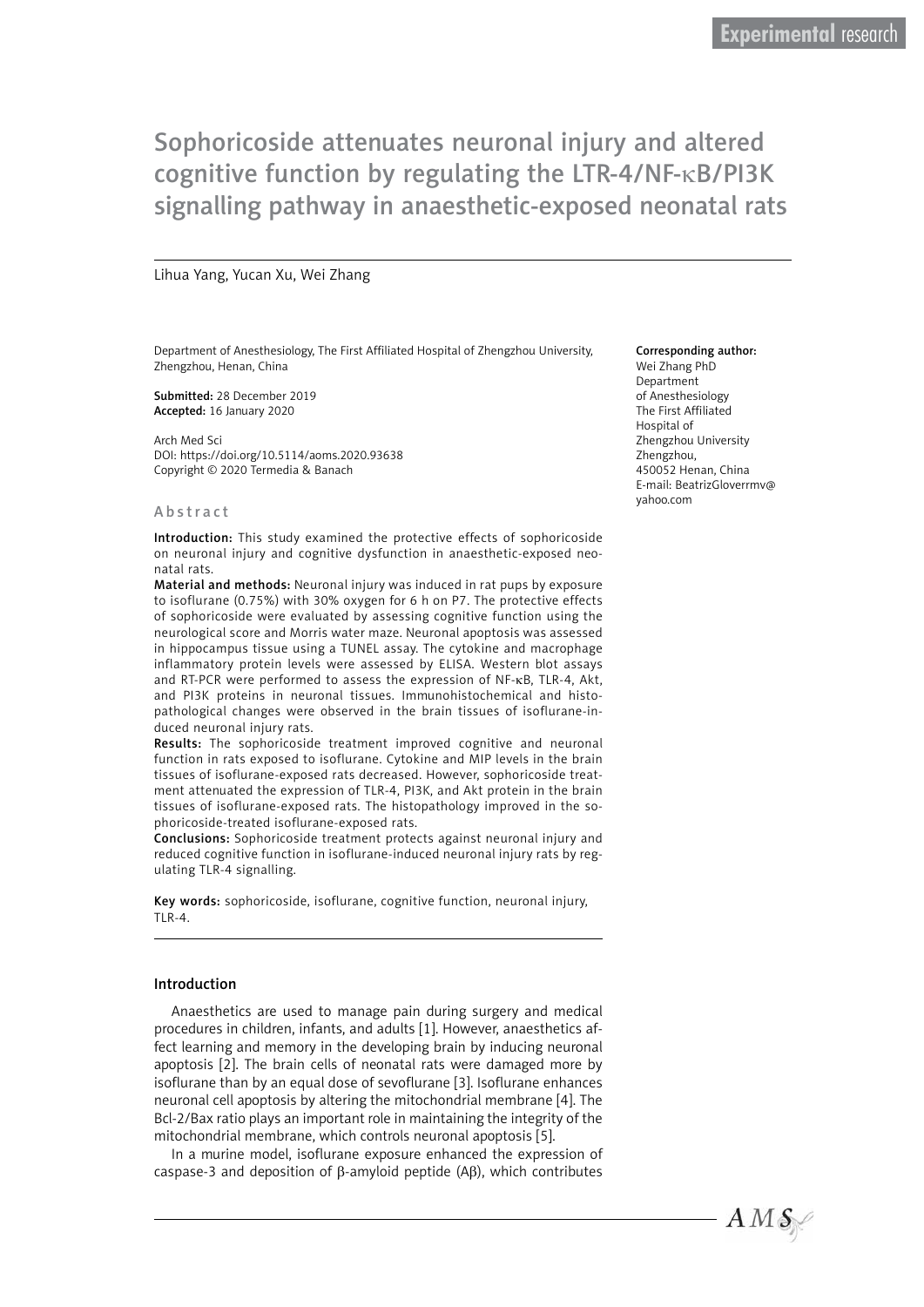to the cellular apoptotic pathway [6]. Anaesthetics enhance neurodegeneration by increasing the levels of pro-inflammatory cytokines [7] such as interleukin (IL) and tumor necrosis factor  $\alpha$ (TNF- $\alpha$ ), which contribute to the nuclear factor- $\kappa$ B (NF-κB)-dependent signalling pathway, leading to cognitive impairment [8]. In cerebral ischaemia, the TLR-4 pathway is regulated by NF-κB, and a reduction in TLR-4 expression downregulates inflammation in ischaemic stroke [9]. Therefore, ischaemia might be managed by targeting the TLR-4 pathway.

Alternative medicine has gained importance in the management of several chronic disorders, including neuronal injury. *Sophora japonica* (Leguminosae) is used as a traditional medicine in China, and sophoricoside has been isolated from it [10]. Sophoricoside has anti-hyperglycaemic, anti-obesity, antioxidant, anticancer [11], anti-inflammatory, and anti-allergic properties, as it reduces cycloxygenase-2 activity and IL-6 levels [12]. Therefore, this study evaluated the protective effects of sophoricoside on cognitive dysfunction in isoflurane-induced neuronal injury rats.

## Material and methods

## Animals

Sprague-Dawley rat pups at P1 were housed under standard conditions with a 12-h light/ dark cycle at 25  $\pm$ 3°C and 60  $\pm$ 5% humidity. All animal procedures were approved by the Animal Ethics Committee of the First Affiliated Hospital of Zhengzhou University, China (IAEC/FAH-ZU/2018/02).

# Chemicals

Sophoricoside and isoflurane were procured from Sigma Aldrich, USA. Enzyme-linked immunosorbent assay (ELISA) kits for macrophage inflammatory protein (MIP)-1 $\alpha$ , MIP-1 $\beta$ , and the inflammatory mediators IL-1β, IL-6, and TNF-α were purchased from R&D Systems, USA. Antibodies used in the Western blot assay were bought from [Thermo Fisher Scientific, USA.](https://www.googleadservices.com/pagead/aclk?sa=L&ai=DChcSEwi6tZLOsbDlAhXbCisKHao9CCUYABAAGgJzZg&ohost=www.google.com&cid=CAESQeD2WgShKi7KYo0CvhWUjVj4kUnGLcgz5sMQyB2ext2KsoUFOsK9IlEF4TW0dTjKneGFYRRK8si0JL4Jyomm_ggd&sig=AOD64_1eozhwIbt8p-GbDbT-Ty6K2r9SUQ&q=&ved=2ahUKEwja1IrOsbDlAhXEYysKHZRZCxgQ0Qx6BAgNEAE&adurl=)

# Experimental

In a controlled chamber, pups were exposed to isoflurane (0.75%) with 30% oxygen for 6 h on P7. The pups were separated into normal, isoflurane, and sophoricoside 8 and 16 groups  $(n = 12 \text{ each})$ . The sophoricoside 8 and 16 groups were given 8 and 16 mg/kg sophoricoside, respectively, for 21 days after isoflurane exposure. At the end of the experiment, the animals were sacrificed, and the hippocampus was removed. Isolated samples of brain were kept at –80ºC until required.

#### Morris water maze test

Cognitive function was estimated at the end of the treatment using the Morris water maze (MWM) [13]. Spatial memory was assessed by conducting trials on 5 consecutive days and recording the time spent in the target quadrant on the last day, after the platform was removed. The DigBehav System was used to record and analyse the data.

# Neurological dysfunction

Neurological dysfunction was assessed using Longa's method [14]. The scoring was as follows: 0, no deficit; 1, forelimb failed to extend entirely and weak; 2, circling to the contralateral side; 3, weight-bearing capacity reduced on the injured side; and 4, no spontaneous locomotor activity.

## TUNEL assay

To evaluate neuronal apoptosis, TUNEL assays were performed as previously reported [15]. The hippocampus was sectioned in 5-um-thick slices. and the DeadEnd fluorometric TUNEL System kit was used to estimate neuronal apoptosis. Nuclei of the neurons were stained with Hoechst, and NIS-Elements Basic Research (BR) imaging software was used to determine the number of TUNEL-positive cells.

## Estimation of cytokines

The levels of MIP-1 $\alpha$ , MIP-1 $\beta$ , IL-1 $\beta$ , IL-6, and TNF- $\alpha$  were measured in brain tissue homogenates using ELISA as per the kit protocols.

# Western blotting

The expression of TLR-4, NF-κB, p-Akt, Akt, p-PI3K, and PI3K proteins was assessed using Western blot assays of brain tissue homogenates. A BCA assay kit was used to quantify the protein from each tissue homogenate, and 10% sodium dodecyl sulphate–polyacrylamide gel electrophoresis was used to separate the proteins, which were transferred to nitrocellulose membranes by electroblotting. Subsequently, each membrane was blocked with 5% blocking solution (non-fat milk) and incubated in blocking buffer with primary antibodies overnight at 4°C. Goat secondary antibodies conjugated with horseradish peroxidase were added to the blocking buffer, and a chemiluminescence kit was used to detect the proteins.

## qRT-PCR

TRIzol reagent was used to extract the total RNA, and TaqMan MicroRNA assays were used estimate the mRNAs levels. Moloney murine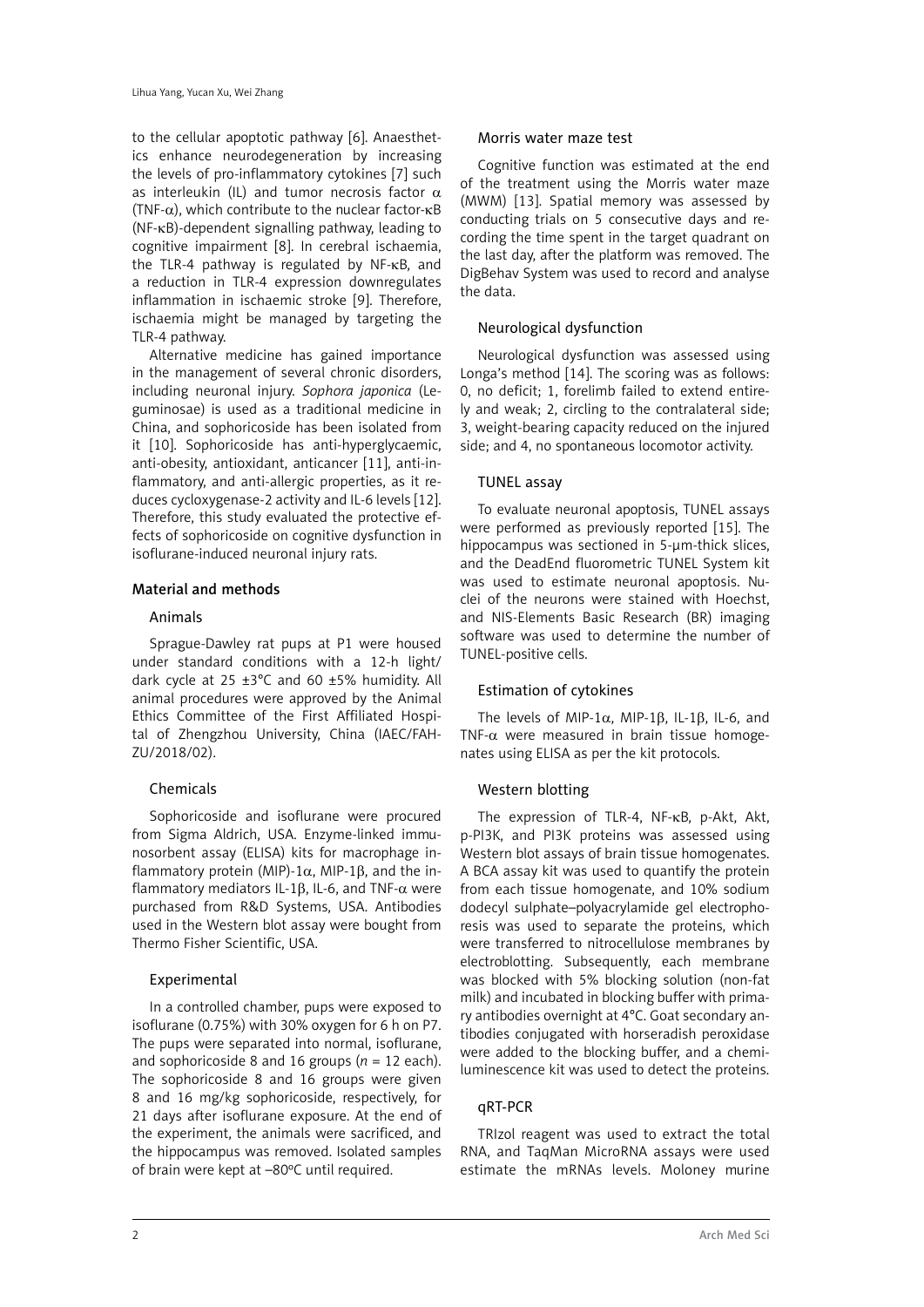Sophoricoside attenuates neuronal injury and altered cognitive function by regulating the LTR-4/NF-κB/PI3K signalling pathway in anaesthetic-exposed neonatal rats

| Primers     | Forward                      | <b>Backward</b>              |
|-------------|------------------------------|------------------------------|
| NI RP3      | 5'-GCTAAGAAGGACCAGCCAGAGT-3' | 5'-GAACCTGCTTCTCACATGTCGT-3' |
| <b>TIR4</b> | 5'-CACTGTTCTTCTCCTGCCTGAC-3' | 5'-TGGTTGAAGAAGGAATGTCATC-3' |
| GAPDH       | 5'-AACTTTGGCATTGTGGAAGG-3'   | 5'-GGATGCAGGGATGATGTTCT-3'   |

#### Table I. Primers for qRT-PCR assay

leukaemia virus reverse-transcriptase was used to synthesise complementary DNA from 2 µg of total RNA in a reverse transcriptase reaction (20 µl). The primers listed below were mixed with RT 2 SYBR Green Master Mix to determine gene expression using the Quantitative SYBR Green PCR assay. The relative target gene expression levels were determined using the 2–ΔΔ*Cq* equation (Table I).

## Histopathological analysis

Formaldehyde (4%) was used to fix the brain tissues, which were embedded in paraffin, sectioned to 5-μm thicknesses using a microtome, and stained with haematoxylin and eosin (H&E). A trinocular microscope was used to evaluate pathophysiological changes in the brain tissue.



## Statistical analysis

All data are expressed as the mean  $\pm$  SEM  $(n = 12)$ . The statistical analysis was performed using one-way analysis of variance (ANOVA). *Post hoc* comparison of means was performed using Dunnett's *post hoc* test ver. 4.1 (GraphPad Software, San Diego, CA, USA). The level of statistical significance was set at *p* < 0.05.

#### Results

## Sophoricoside alleviates cognitive dysfunction

Cognitive function was assessed in sophoricoside- and isoflurane-treated rats using the MWM, as shown in Figure 1. Greater decreases were found in the time spent in the target quadrant,



Figure 1. Sophoricoside alleviates cognitive dysfunction in rats with isoflurane-induced neuronal injury

*Mean ± SEM (n = 12); ##p < 0.01 vs. normal group; \*\*p < 0.01 vs. isoflurane group.*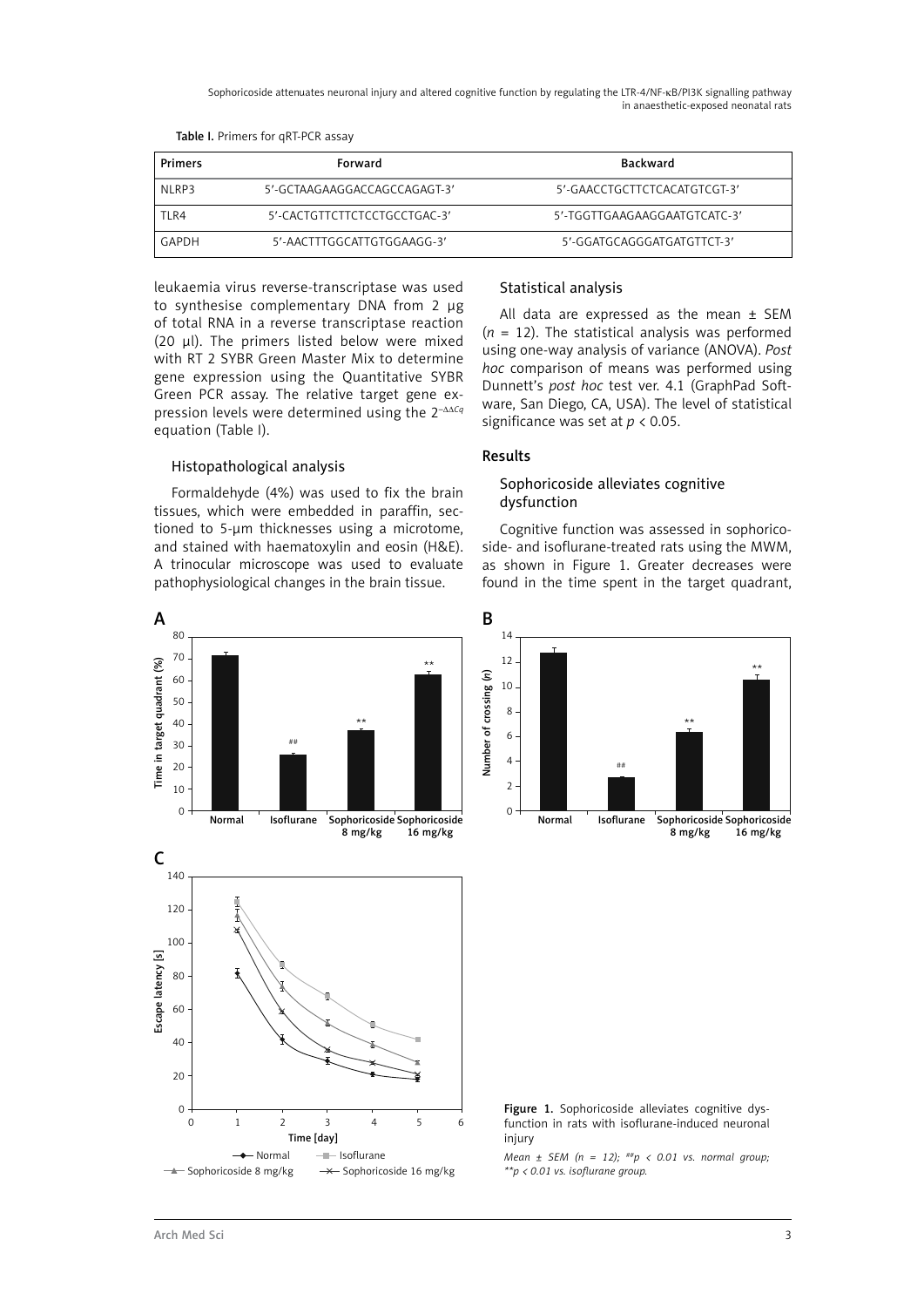number of crossings, and escape latency in the isoflurane-treated group than in the controls. Sophoricoside treatment increased the time spent in the target quadrant, number of crossings, and escape latency compared with the isoflurane-induced neuronal injury rats.

# Sophoricoside alleviates neurological dysfunction

Neurological dysfunction was assessed by determining the neurological score in anaesthesia-induced neuronal injury rats (Figure 2). The neurological score was significantly (*p* < 0.01) higher in the isoflurane-treated group than in the normal rats. A dose-dependent reduction was observed in the sophoricoside-treated groups compared to the isoflurane-treated group.

## Sophoricoside alleviates neuronal apoptosis

Figure 3 shows neuronal apoptosis in the hippocampus of isoflurane- and sophoricoside-treated rats using the TUNEL assay. The number of apoptotic neuronal cells was determined by assessing the number of TUNEL-positive cells in the hippocampus tissue. This value was lower in the hippocampus tissue (CA1, CA3, and DG) of the isoflurane group than in the normal rats. However, sophoricoside treatment reduced neuronal apoptosis in the isoflurane-induced neuronal injury rats.

## Sophoricoside reduces cytokine and macrophage inflammatory protein levels

In the brain tissues of the isoflurane- and sophoricoside-treated groups, the levels of macrophage inflammatory proteins and inflammatory cytokines were assessed, as shown in Figure 4. Significant increases in the levels of MIP-1, MIP-2, TNF- $\alpha$ , IL-8, and IL-1B were observed in the hippo-



score in rats with isoflurane-induced neuronal injury

*Mean ± SEM (n = 12); ##p < 0.01 vs. normal group; \*\*p < 0.01 vs. isoflurane group.*

campus tissues of the isoflurane group compared with the normal group. The levels of cytokines and macrophage inflammatory proteins were attenuated in the brain tissues of the sophoricoside-treated groups compared with the isoflurane group.

## Sophoricoside alleviates the altered expression of NF-kB, TLR-4, Akt, and PI3K proteins

The expression of NF-KB, TLR-4, Akt, and PI3K proteins was determined in the brain tissues of isoflurane- and sophoricoside-treated rats by Western blot assays. A significant reduction in the expression of p-Akt and p-PI3K was observed in the brain tissues of the isoflurane group compared to the normal group, whereas the expression of NF-kB and TLR-4 was enhanced in the isoflurane group. Sophoricoside treatment normalised the altered expression of NF-kB, TLR-4, Akt, and PI3K proteins in the brain tissues of isoflurane-induced neuronal injury rats (Figure 5).

# Sophoricoside alleviates altered TLR-4 and NLRP3 mRNA expression

The effect of sophoricoside on NLRP-3 and TLR-4 mRNA expression in the brain tissues of neuronal injury rats was assessed by RT-PCR (Figure 6). The expression of NLRP-3 and TLR-4 mRNA was enhanced in the hippocampus tissue of the isoflurane group compared to the normal rats. The NLRP-3 and TLR-4 mRNA expression was reduced in the brain tissue of the sophoricoside-treated groups compared to the isoflurane group.

# Sophoricoside alleviates histopathological changes

Figure 7 shows histopathological changes in the brain tissue of isoflurane-induced neuronal in-



Figure 3. Sophoricoside alleviates neuronal apoptosis in rats with isoflurane-induced neuronal injury *Mean ± SEM (n = 12); ##p < 0.01 vs. normal group; \*\*p < 0.01 vs. isoflurane group.*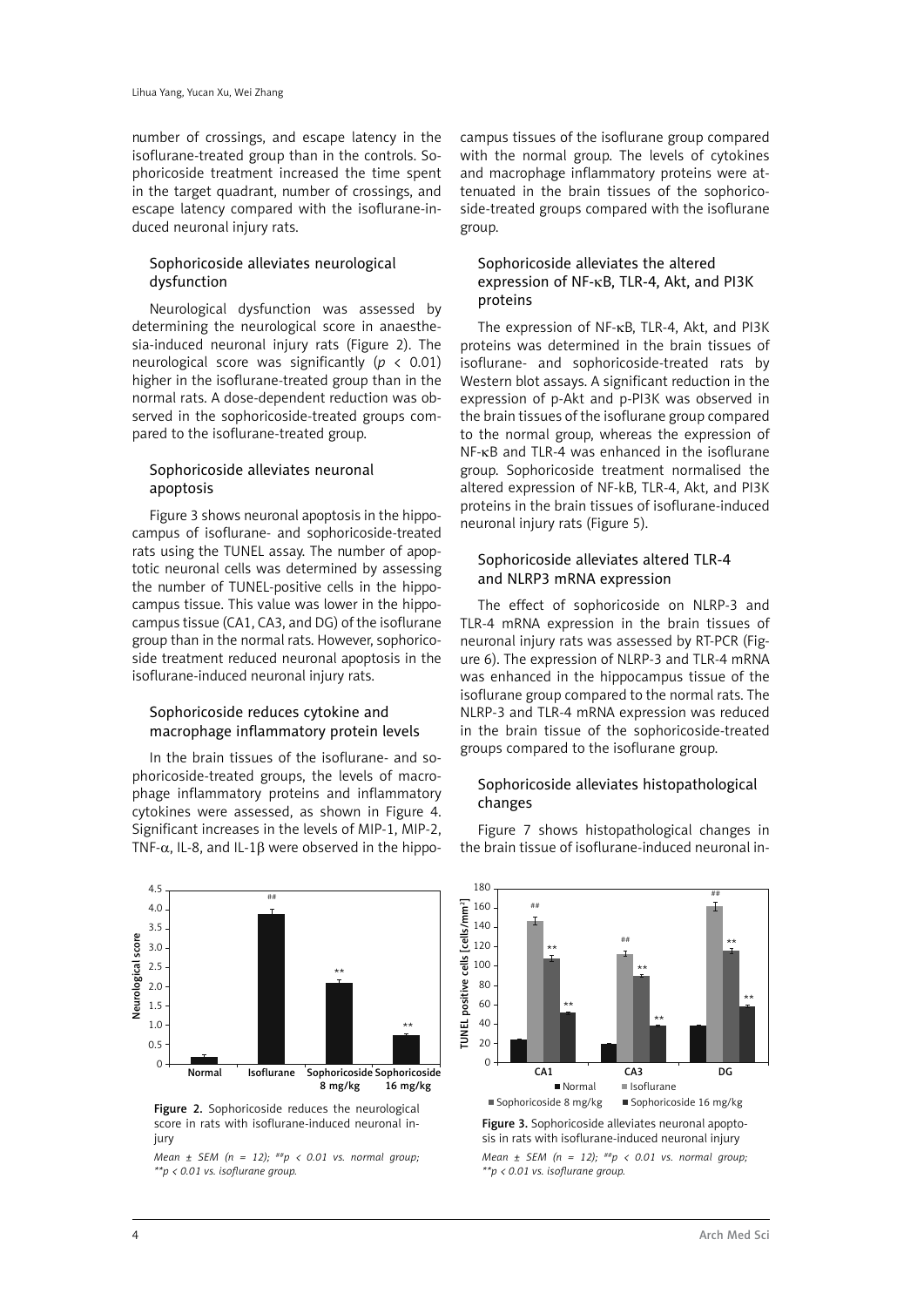Sophoricoside attenuates neuronal injury and altered cognitive function by regulating the LTR-4/NF-κB/PI3K signalling pathway in anaesthetic-exposed neonatal rats



Figure 4. Sophoricoside alleviates the altered levels of cytokines and macrophage inflammatory proteins in the brain tissues of isoflurane-induced neuronal injury rats





Figure 5. Sophoricoside normalised the altered expression of NF-KB, TLR-4, Akt, and PI3K proteins in the brain tissues of isoflurane-induced neuronal injury rats

*Mean ± SEM (n = 12); ##p < 0.01 vs. normal group; \*\*p < 0.01 vs. isoflurane group.*

jury rats with H&E staining. Brain tissue sections of the control group appeared normal. The brain tissues of the isoflurane group showed nuclear and cytoplasmic vacuolation in the white matter and cortex. Moreover, the neurocytes were unconsolidated and disordered. However, sophoricoside treatment ameliorated these pathological changes in the brain tissues of isoflurane-induced neuronal injury rats.

#### Discussion

The administration of anaesthetics to children and neonates leads to neuronal injury, which causes memory impairment and loss of cognitive function [16]. This study examined the protective effect of sophoricoside in isoflurane-induced neuronal injury rats by assessing cognitive function



Figure 6. Sophoricoside alleviates altered expression of TLR-4 and NLRP3 mRNA in the brain tissues of isoflurane-induced neuronal injury rats

*Mean ± SEM (n =12); ##p < 0.01 vs. normal group; \*\*p < 0.01 vs. isoflurane group.*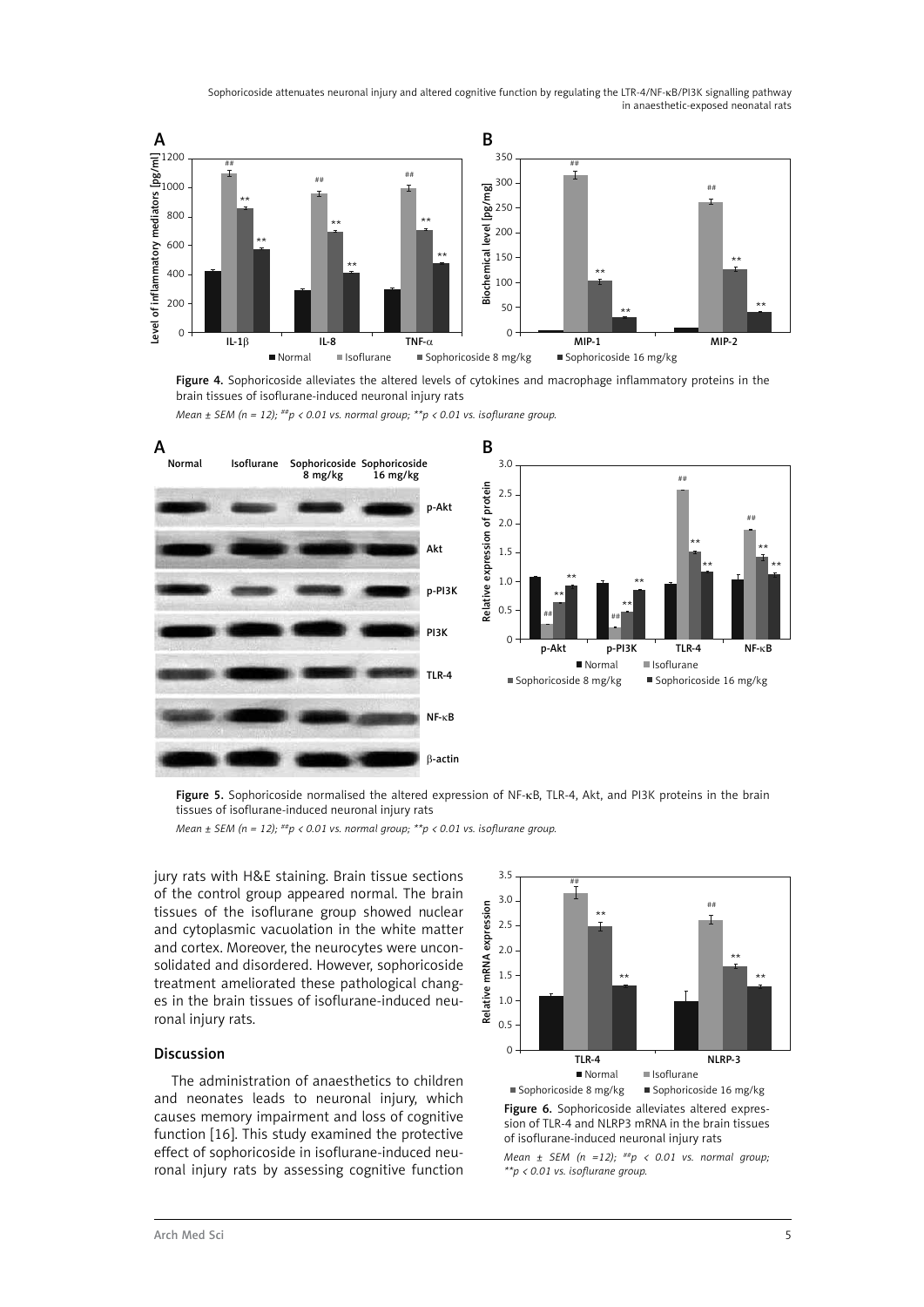

Figure 7. Sophoricoside alleviates histopathological changes in the brain tissues of isoflurane-induced neuronal injury rats

using the neurological score and MWM. Neuronal apoptosis was assessed in hippocampus tissue using a TUNEL assay, and the levels of cytokines and macrophage inflammatory proteins were assessed by ELISA. Western blotting and RT-PCR were performed to assess the expression of NFkB, TLR-4, Akt, and PI3K proteins in neuronal tissues. Immunohistochemical and histopathological changes were observed in the brain tissue of isoflurane-induced neuronal injury rats.

Anaesthetics are used commonly and can cause neuronal damage in the developing brain, resulting in loss of memory and cognitive function [17]. In animals exposed to isoflurane, neuronal cells are damaged via activation of the apoptosis pathway [18], as supported by our data. However, sophoricoside treatment reversed the altered cognitive function and reduced neuronal apoptosis in isoflurane-exposed neuronal injury rats.

The Akt/PI3K pathway is responsible for cell stability, growth, and survival. Anti-apoptotic protein activation and the deactivation of pro-apoptotic factors are regulated by the Akt/ PI3K pathway [19]. The developing brain exposed to isoflurane shows altered expression of PI3K and Akt protein, as reported previously [20], and attenuation of the Akt/PI3K pathway protects

against neuronal injury [21]. Our data suggest that sophoricoside treatment regulates the Akt/ PI3K pathway in the neuronal tissues of neuronal injury rats.

Mediators of inflammation are also involved in cognitive defects and neuronal injury observed in developing brains exposed to isoflurane [22, 23]. These mediators enhance the inflammatory process by activating NF-κB signalling. We found a significant (*p* < 0.01) reduction in inflammatory cytokines in the brain tissue of the sophoricoside-treated groups compared to the isoflurane group. TLR4 is a transmembrane protein that regulates innate immunity by activating inflammatory cytokines and NF-κB signalling. TLR-4 activation contributes to neuronal injury by regulating proand anti-apoptotic proteins [24], and controlling TLR-4 signalling prevents neuronal apoptosis [25]. Our data suggest that sophoricoside treatment ameliorates altered TLR-4 signalling in a neuronal injury rat model.

In conclusion, sophoricoside treatment protects against neuronal injury and preserves cognitive function in isoflurane-induced neuronal injury rats by regulating TLR-4 signalling. Moreover, it controls neuronal apoptosis by regulating inflammatory cytokines.